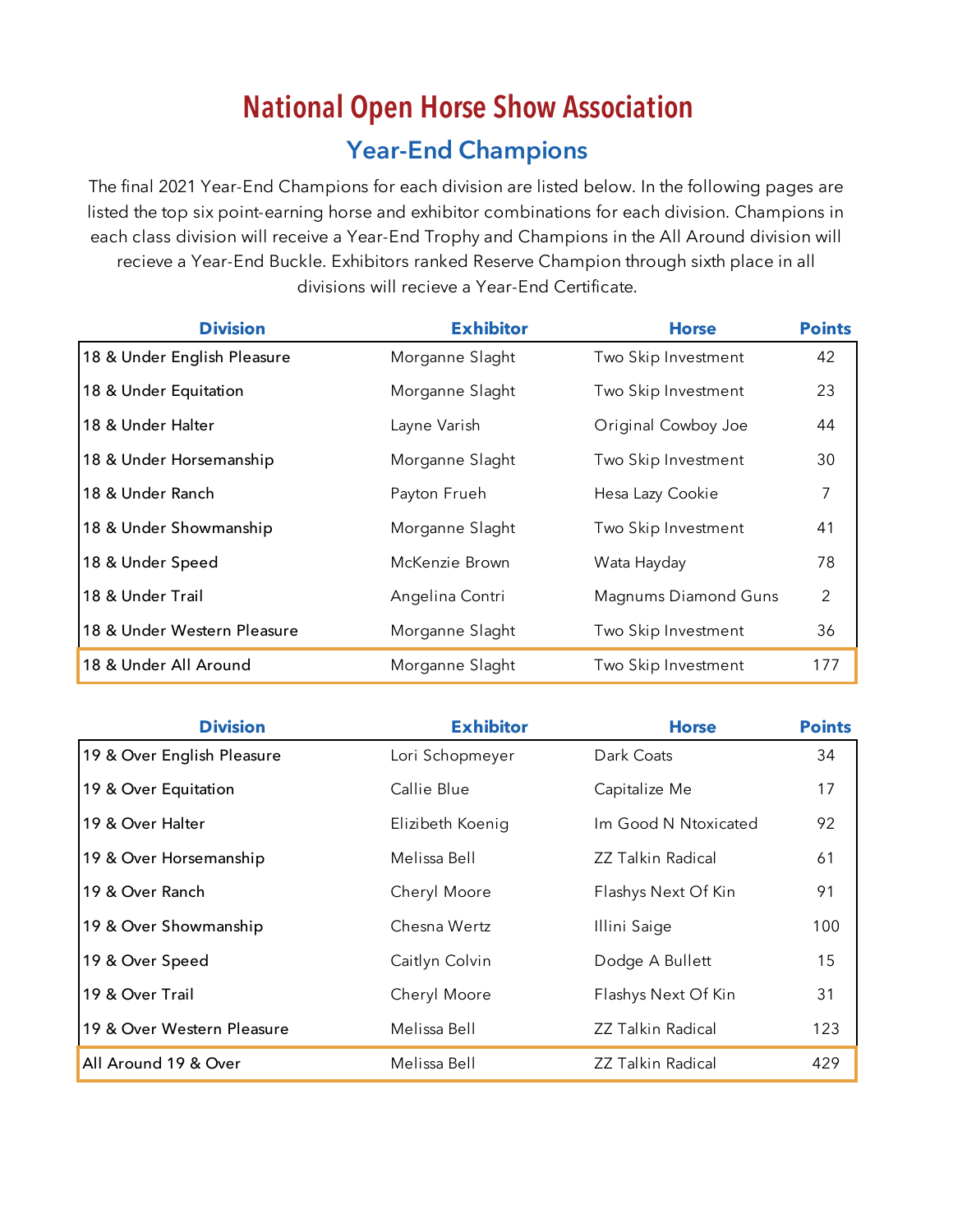# **18 & Under | High Point All Around**

| <b>Exhibitor</b>    | <b>Horse</b>               | <b>Points</b> |
|---------------------|----------------------------|---------------|
| 1 Morganne Slaght   | <b>Two Skip Investment</b> | 177           |
| 2 Adele Birschbach  | Hersheyshotchocolate       | 88            |
| 3 Layne Varish      | Original Cowboy Joe        | 84            |
| 4 McKenzie Brown    | Wata Hayday                | 78            |
| 5 Madilyn Fisher    | No More Exceptions         | 36            |
| 6 Brinley Alexander | DGS Hot Hot Hot Iron       | 35            |

# **18 & Under | High Point English Equitation**

| <b>Exhibitor</b>    | <b>Horse</b>               | <b>Points</b>   |
|---------------------|----------------------------|-----------------|
| 1 Morganne Slaght   | <b>Two Skip Investment</b> | 23              |
| 2 Adele Birschbach  | Hersheyshotchocolate       | 13              |
| 3 Sydney Jones      | Funk Machine               | 10 <sup>°</sup> |
| 4 Brinley Alexander | DGS Hot Hot Hot Iron       |                 |
| 5 Madilyn Fisher    | No More Exceptions         | 4               |
| 6 Hudson Schopmeyer | Hopen And Wishen           | 4               |

#### **18 & Under | High Point English Pleasure**

| <b>Exhibitor</b>    | <b>Horse</b>               | <b>Points</b> |
|---------------------|----------------------------|---------------|
| 1 Morganne Slaght   | <b>Two Skip Investment</b> | 42            |
| 2 Adele Birschbach  | Hersheyshotchocolate       | 25            |
| 3 Seth Salgado      | Consider Me Fancy          | 21            |
| 4 Madilyn Fisher    | No More Exceptions         | 8             |
| 5 Brinley Alexander | DGS Hot Hot Hot Iron       |               |
| 6 Layne Varish      | Original Cowboy Joe        | 6             |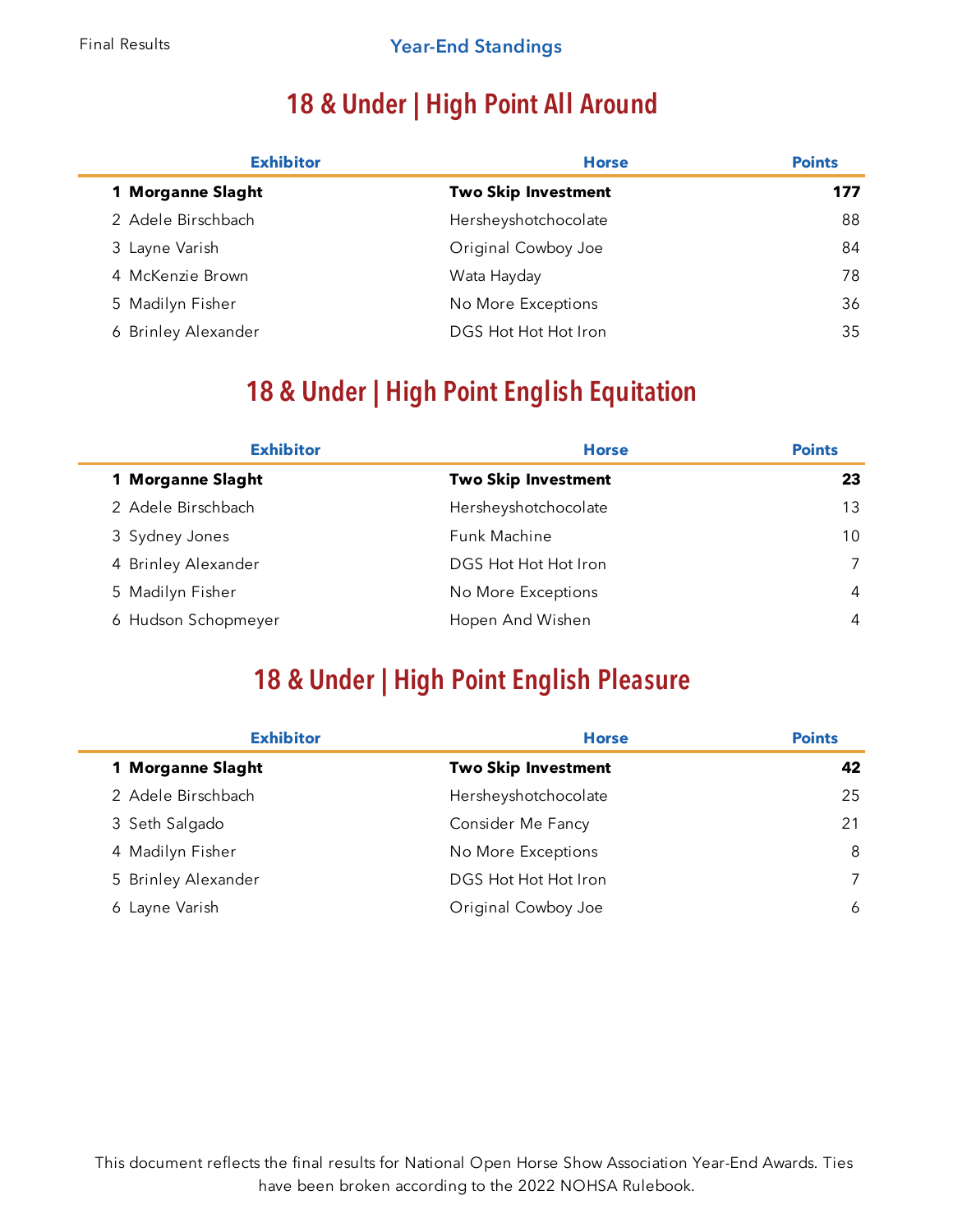# **18 & Under | High Point Halter**

| <b>Exhibitor</b>    | <b>Horse</b>               | <b>Points</b> |
|---------------------|----------------------------|---------------|
| 1 Layne Varish      | <b>Original Cowboy Joe</b> | 44            |
| 2 Lillie Koester    | PTMA Cowboy Casanova       | 6             |
| 3 Hudson Schopmeyer | Hopen And Wishen           | 6             |
| 4 Faith Engemann    | Macs Precious One          | 5             |
| 5 Morganne Slaght   | Two Skip Investment        | 4             |
| Madilyn Fisher<br>6 | No More Exceptions         | 4             |

#### **18 & Under | High Point Horsemanship**

| <b>Exhibitor</b>    | <b>Horse</b>               | <b>Points</b> |
|---------------------|----------------------------|---------------|
| 1 Morganne Slaght   | <b>Two Skip Investment</b> | 30            |
| 2 Adele Birschbach  | Hersheyshotchocolate       | 17            |
| 3 Brinley Alexander | DGS Hot Hot Hot Iron       | 8             |
| 4 Layne Varish      | Original Cowboy Joe        | 7             |
| 5 Madilyn Fisher    | No More Exceptions         | 6             |
| 6 Hudson Schopmeyer | Hopen And Wishen           | 4             |

#### **18 & Under | High Point Ranch**

| <b>Exhibitor</b> | <b>Horse</b>            | <b>Points</b> |
|------------------|-------------------------|---------------|
| 1 Payton Frueh   | <b>Hesa Lazy Cookie</b> |               |
| 2 Seth Salgado   | In Yur Dreams           |               |

#### **18 & Under | High Point Showmanship**

| <b>Exhibitor</b>   | <b>Horse</b>               | <b>Points</b> |
|--------------------|----------------------------|---------------|
| 1 Morganne Slaght  | <b>Two Skip Investment</b> | 41            |
| 2 Adele Birschbach | Hersheyshotchocolate       | 27            |
| 3 Layne Varish     | Original Cowboy Joe        | 18            |
| 4 Madilyn Fisher   | No More Exceptions         | 10            |
| 5 Preslee Tauer    | Oh My Shes Awesome         | 9             |
| 6 Madison Lake     | Lethal Impact              | 8             |

This document reflects the final results for National Open Horse Show Association Year-End Awards. Ties have been broken according to the 2022 NOHSA Rulebook.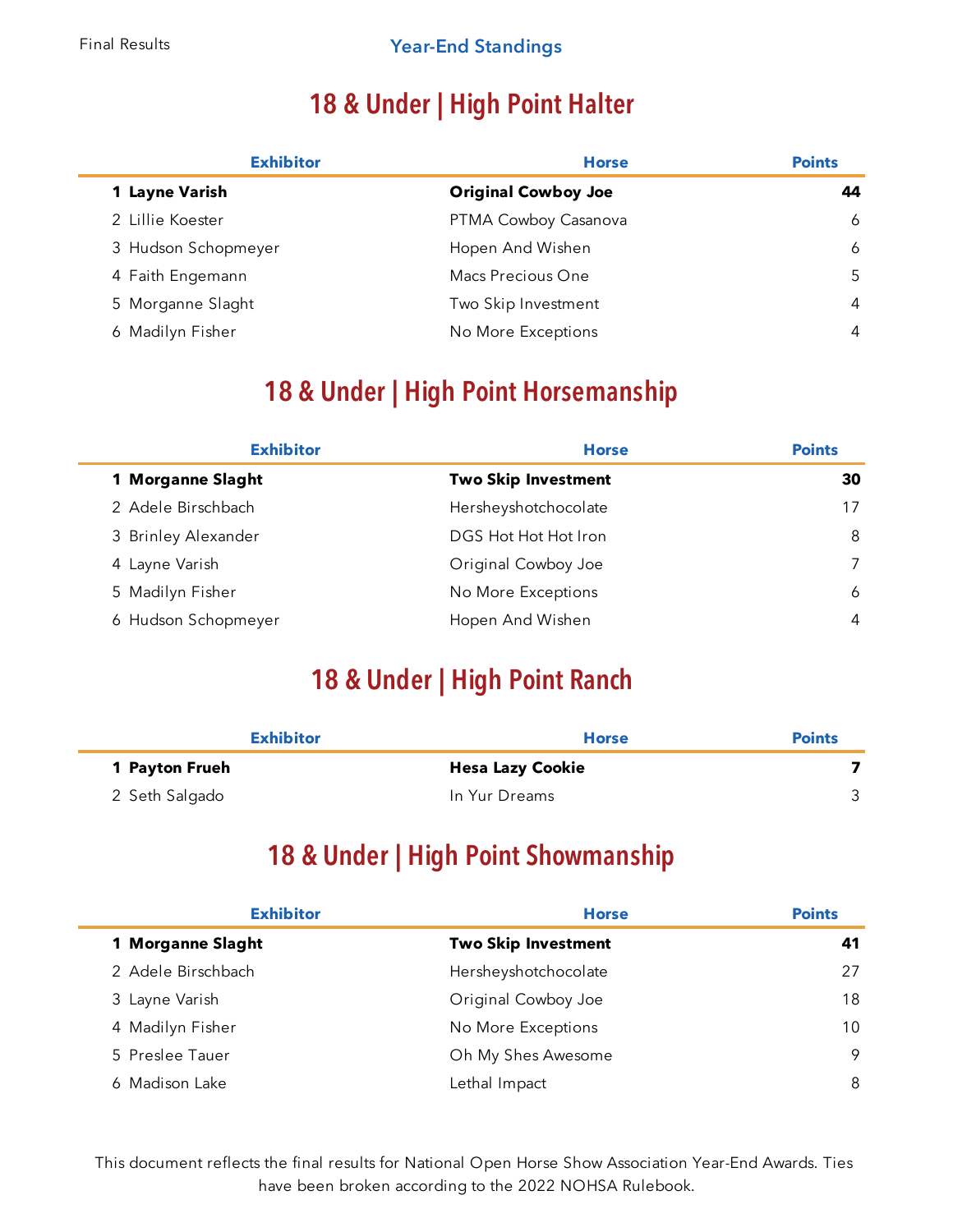# **18 & Under | High Point Speed**

| <b>Exhibitor</b> | <b>Horse</b> | <b>Points</b> |
|------------------|--------------|---------------|
| 1 McKenzie Brown | Wata Hayday  | 78            |
| 2 Vivian Hewitt  | Special Find |               |

## **18 & Under | High Point Trail**

| <b>Horse</b>                | <b>Points</b> |
|-----------------------------|---------------|
| <b>Magnums Diamond Guns</b> | $\mathbf{2}$  |
| Chocolate In Private        | 2             |
| Blazin Magic Man            | 2             |
| JJR Bigtime Texaschip       | 2             |
| DGS Hot Hot Hot Iron        | $\mathcal{P}$ |
| In Yur Dreams               |               |
|                             |               |

## **18 & Under | High Point Western Pleasure**

| <b>Exhibitor</b>  | <b>Horse</b>               | <b>Points</b> |
|-------------------|----------------------------|---------------|
| 1 Morganne Slaght | <b>Two Skip Investment</b> | 36            |
| 2 Kendall Hoffman | Maker A Kool Krymsun       | 16            |
| 3 Faith Engemann  | Macs Precious One          | 13            |
| 4 Preslee Tauer   | Oh My Shes Awesome         | 11            |
| 5 Layne Varish    | Original Cowboy Joe        | 9             |
| 6 Machaela Cobler | She Willy Likes It         | 9             |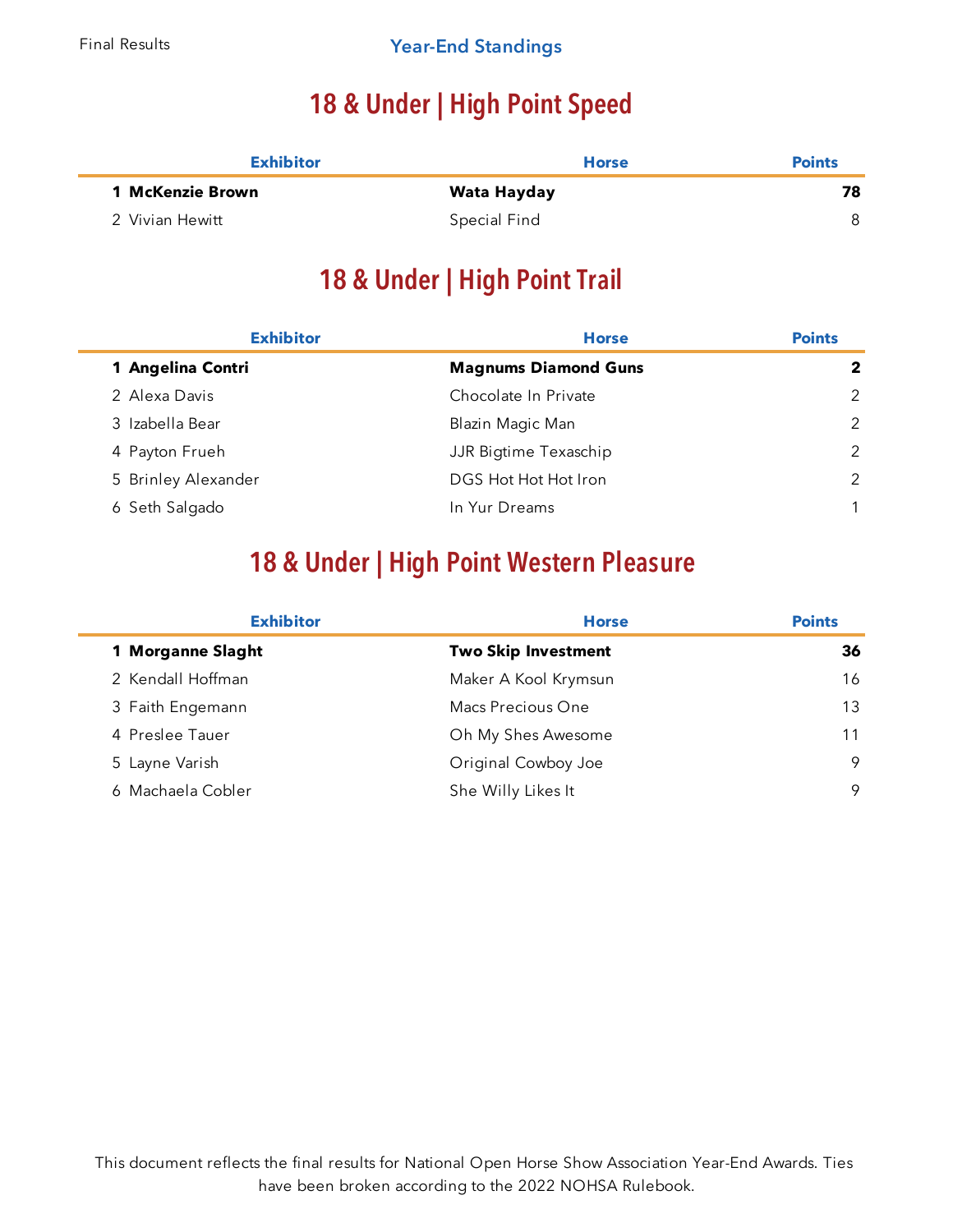Ē

÷

# **19 & Over | High Point All Around**

| <b>Exhibitor</b>   | <b>Horse</b>             | <b>Points</b> |
|--------------------|--------------------------|---------------|
| 1 Melissa Bell     | <b>ZZ Talkin Radical</b> | 429           |
| 2 Cheryl Moore     | Flashys Next Of Kin      | 202           |
| 3 Chesna Wertz     | Illini Saige             | 158           |
| 4 Callie Blue      | Capitalize Me            | 134           |
| 5 Elizibeth Koenig | Im Good N Ntoxicated     | 92            |
| 6 Wendi Schmid     | Anne Everlasting Bond    | 84            |

## **19 & Over | High Point English Equitation**

| <b>Exhibitor</b>     | <b>Horse</b>             | <b>Points</b>     |
|----------------------|--------------------------|-------------------|
| <b>1 Callie Blue</b> | <b>Capitalize Me</b>     | 17                |
| 2 Melissa Bell       | <b>ZZ Talkin Radical</b> | 16                |
| 3 Olivia Born        | Machine My Assets        | $12 \overline{ }$ |
| 4 Lori Schopmeyer    | Dark Coats               | 10                |
| 5 Chesna Wertz       | Illini Saige             | 8                 |
| 6 Taylor Rebman      | R Good Bargain           | 4                 |

#### **19 & Over | High Point English Pleasure**

| <b>Exhibitor</b>   | <b>Horse</b>             | <b>Points</b> |
|--------------------|--------------------------|---------------|
| 1 Lori Schopmeyer  | <b>Dark Coats</b>        | 34            |
| 2 Melissa Bell     | <b>ZZ Talkin Radical</b> | 30            |
| 3 Chesna Wertz     | Illini Saige             | 19            |
| 4 Hunter Tabor     | Miss Captive Machine     |               |
| 5 Jessica Robinson | The Cash Is Good         | 5             |
| 6 Wendy Payne      | Hoos On The Edge         | 5.            |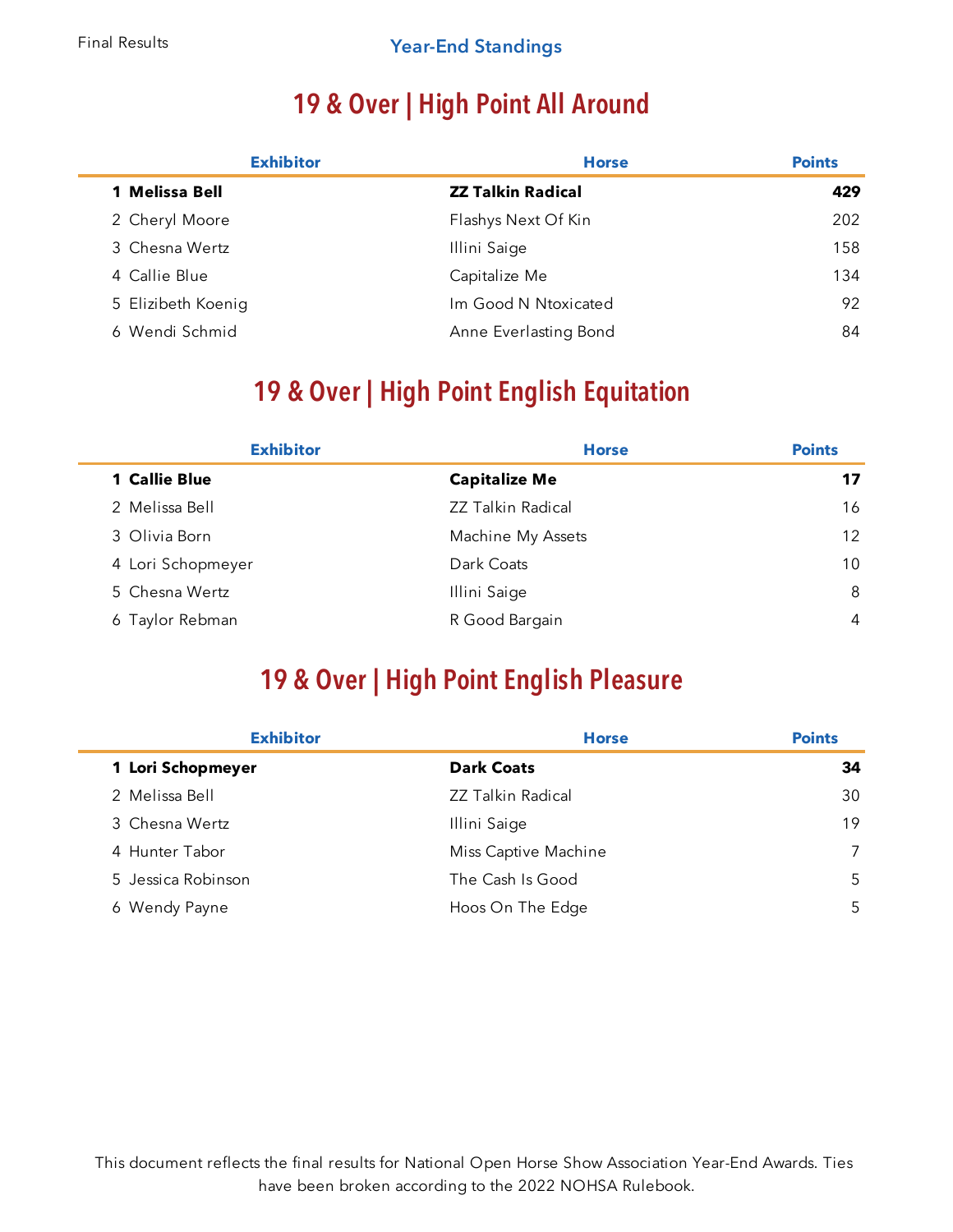Ē.

÷

#### Final Results **Year-End Standings**

# **19 & Over | High Point Halter**

| <b>Exhibitor</b>   | <b>Horse</b>             | <b>Points</b> |
|--------------------|--------------------------|---------------|
| 1 Elizibeth Koenig | Im Good N Ntoxicated     | 92            |
| 2 Melissa Bell     | <b>ZZ Talkin Radical</b> | 79            |
| 3 Wendi Schmid     | Anne Everlasting Bond    | 72            |
| 4 Callie Blue      | Capitalize Me            | 41            |
| 5 Wendi Schmid     | I Love Miss Lucy         | 35            |
| 6 Chesna Wertz     | Illini Saige             | 23            |

## **19 & Over | High Point Horsemanship**

|                 | <b>Exhibitor</b>         | <b>Horse</b> | <b>Points</b> |
|-----------------|--------------------------|--------------|---------------|
| 1 Melissa Bell  | <b>ZZ Talkin Radical</b> |              | 61            |
| 2 Callie Blue   | Capitalize Me            |              | 23            |
| 3 Cheryl Moore  | Flashys Next Of Kin      |              | 20            |
| 4 Emily Dinnen  | Bar Hop N Along          |              | 10            |
| 5 Korie Hall    | Decadent Chocolate       |              | 9             |
| 6 Taylor Rebman | Coy Lil Frosty           |              | 9             |

#### **19 & Over | High Point Ranch**

| <b>Exhibitor</b>   | <b>Horse</b>               | <b>Points</b> |  |
|--------------------|----------------------------|---------------|--|
| 1 Cheryl Moore     | <b>Flashys Next Of Kin</b> | 91            |  |
| 2 Keith Nicholson  | Catsters Wine Maker        | 37            |  |
| 3 Kayla Roach      | Cowboys Golden Babe        | 30            |  |
| 4 Melissa Bell     | <b>ZZ Talkin Radical</b>   | 24            |  |
| 5 Maggie Steen     | Handsome Ike               | 23            |  |
| 6 Janette Doughman | JK Smart Okie Leo          | 17            |  |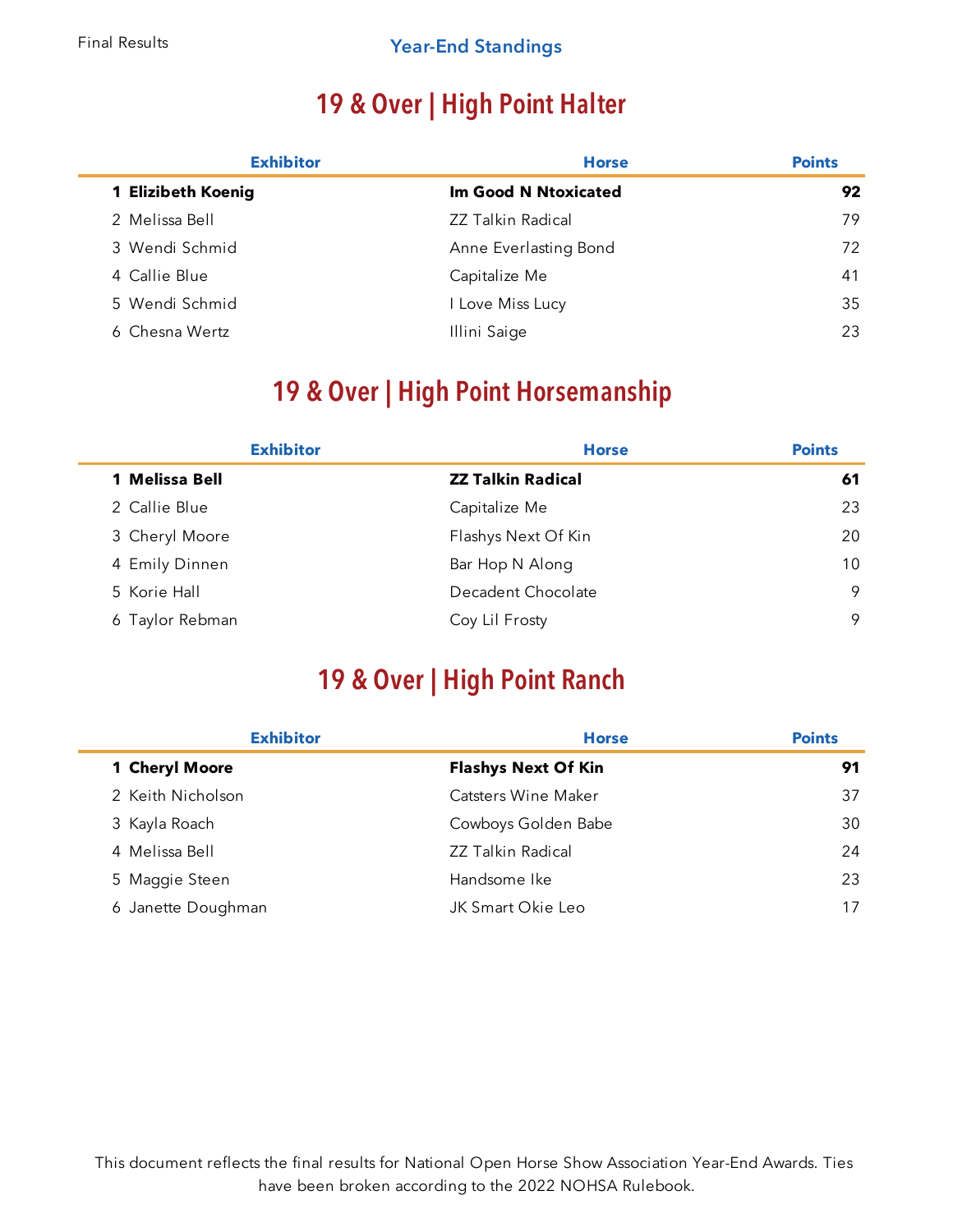# **19 & Over | High Point Showmanship**

| <b>Exhibitor</b> | <b>Horse</b>             | <b>Points</b> |
|------------------|--------------------------|---------------|
| 1 Chesna Wertz   | <b>Illini Saige</b>      | 100           |
| 2 Melissa Bell   | <b>ZZ Talkin Radical</b> | 88            |
| 3 Callie Blue    | Capitalize Me            | 19            |
| 4 Wendi Schmid   | I Love Miss Lucy         | 18            |
| 5 Cheryl Moore   | Flashys Next Of Kin      | 13            |
| 6 Douglas Mohr   | Wrenchin For The Win     | 11            |

# **19 & Over | High Point Speed**

| <b>Exhibitor</b> | <b>Horse</b>             | <b>Points</b>   |
|------------------|--------------------------|-----------------|
| 1 Caitlyn Colvin | Dodge A Bullett          | 15              |
| 2 Misty Berg     | KN Fabulous Be Flyy      | 12 <sup>°</sup> |
| 3 Colton Swogger | Dashing Red Man          | 10              |
| 4 Caitlyn Colvin | Dont Spank My Chick      | 5               |
| 5 Melissa Bell   | <b>ZZ Talkin Radical</b> |                 |

#### **19 & Over | High Point Trail**

| <b>Exhibitor</b>   | <b>Horse</b>               | <b>Points</b> |
|--------------------|----------------------------|---------------|
| 1 Cheryl Moore     | <b>Flashys Next Of Kin</b> | 31            |
| 2 Cheryl Yelch     | Olenas Smokin Melody       | 8             |
| 3 Melissa Bell     | <b>ZZ Talkin Radical</b>   | 7             |
| 4 Janette Doughman | Shez Good N Graceful       | 6             |
| 5 Janette Doughman | JK Smart Okie Leo          | 5             |
| Wendy Varish<br>6  | Original Cowboy Joe        | 5             |